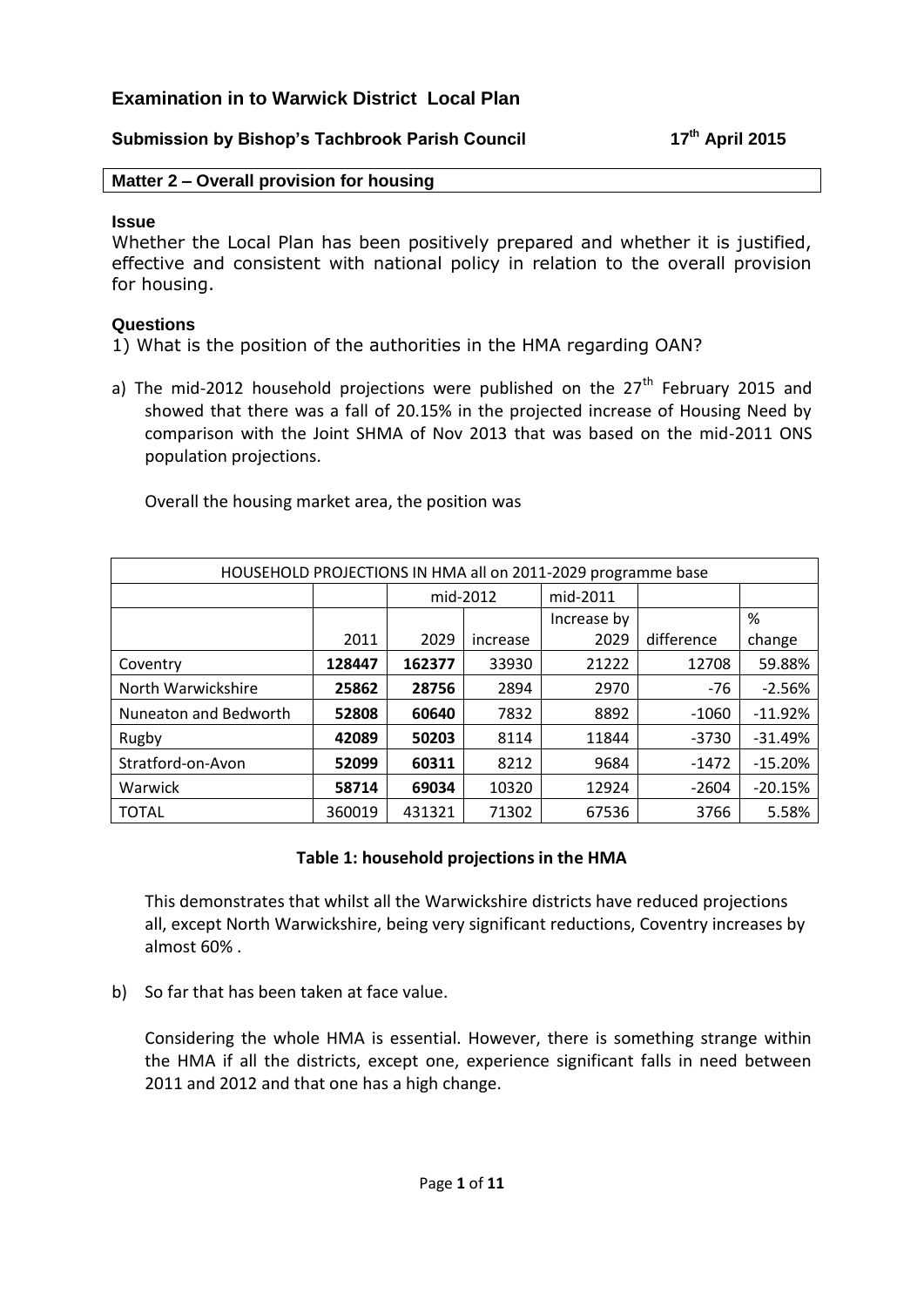No one seems to have asked the question, why there is an odd man out? Because it is a conundrum, plan makers try to depend on assessments by experts. That leads to taking the easiest way out, not the best or correct way.

- c) The WDC response was "because of the duty to cooperate we will carry on as we are." This is partly driven by the thought that more homes mean more income. But that is a dangerous approach. More homes will also mean more expenditure particularly from the public purse. As with any business decision success depends on a robust business plan looking at all the financial implications and fully costing the decision before it is made. To date that has only been done in part and the plan is on the basis of 'it will alright on the night.'
- d) Planning for too many dwellings is as bad as planning for too few. So before any decision is made to increase numbers yet again, it is proper to test out why Coventry have suddenly got a rapid increase. In one year it is a huge change and in a housing market area it cannot be that a large number of residents in the Warwickshire district want to move to Coventry.
- e.1) Refers to the Unattributable Population Change in the ONS population estimates (It does not come from the Census). It was the census that found the error in the ONS methodology and the estimates had to be corrected to meet the 10 year headcount.
- e.2) From the ONS paper on Unattributable Population Change it says

# *Internal migration inaccuracies*

*Apart from changes to school boarder estimation and small revisions to cross-border flows, migration between LAs in the UK has not been changed in the back series. However, there is likely to be some level of inaccuracy in the internal migration estimates over the last decade as some moves are difficult to estimate accurately. For example, we know that the movement of young people finishing Further Education courses is difficult to capture. Previous research has found long time lags between moving and re-registering with a GP in the student age groups. This has resulted in moves being captured in the wrong time period but also at the wrong age, so there will be too few moves at younger ages (the age of moving) and too many moves at older ages (the age of re-registering). It is not known whether these known lags in internal reregistrations may change in the future. A further issue related to lagged moves is that in the years following the Census, a small minority of moves may be estimated which have already been accounted for by the taking of the Census.*

e.3) UPC for Coventry has been a negative 1500 or thereabouts for the years 2001 to 2011. In a bar graph, the UPC for males by age group for LAs with the highest proportion of higher education students, it includes Coventry and the numbers show that the age group 18-24 is the largest contributor just over half of the UPC , the 25-29 group being much less and the 30-39 group less again, the remaining groups being of negligible numbers. So the finger points to students, mainly because they are difficult to keep track of through the data sets available to ONS.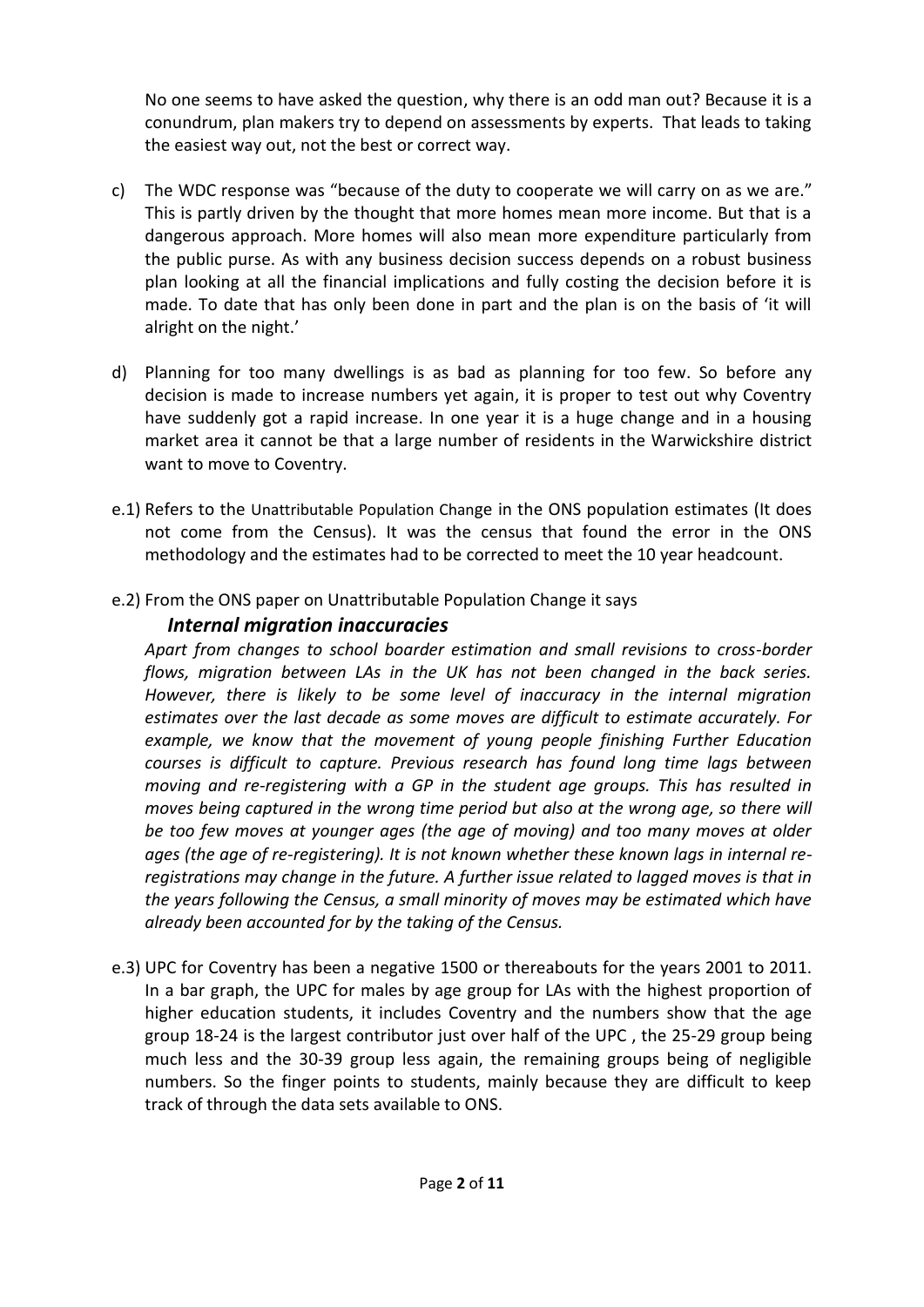e.4) In 2014 ONS changed the UPC to cross border in and out, but as they only had 1 year of data, statistically projecting a 1 year set was clearly impractical as it resulted in the same result every year for ever.

That has now been abandoned by ONS and everything now goes into the 3 main heads (natural change , internal moves and international migration) with small unaccountable changes going into Other, so this problem will resolve itself in the future. In the meantime it means a single year step change for Coventry's population estimate. However, because of the way the projections are done, by rolling forwards on a historical five year average plus national constraints, the step change may be cumulative and as future projections rebalance, the future population estimates will reduce.

f.1) But even that may not be giving the right projection to be used for establishing future housing needs. Population estimates and projections are given by single year, single age group and gender for each LA. This enables construction of relevant tables from which the cumulative effect on Coventry's population is projected to be an increase of 74796 by mid-2029, see Table 2.

| natural change              | 50734   |
|-----------------------------|---------|
| Net Internal movements      | -49539  |
| Net international migration | 74654   |
| other                       | $-1053$ |
| TOTAL                       | 74796   |

# **Table2: Coventry's 2029 population projection**

That increase of 74796 is almost entirely due to international migration as natural changes and internal movements and other sundries balance. So examine the Net International migration tables for differences in population numbers in age ranges.





Page **3** of **11**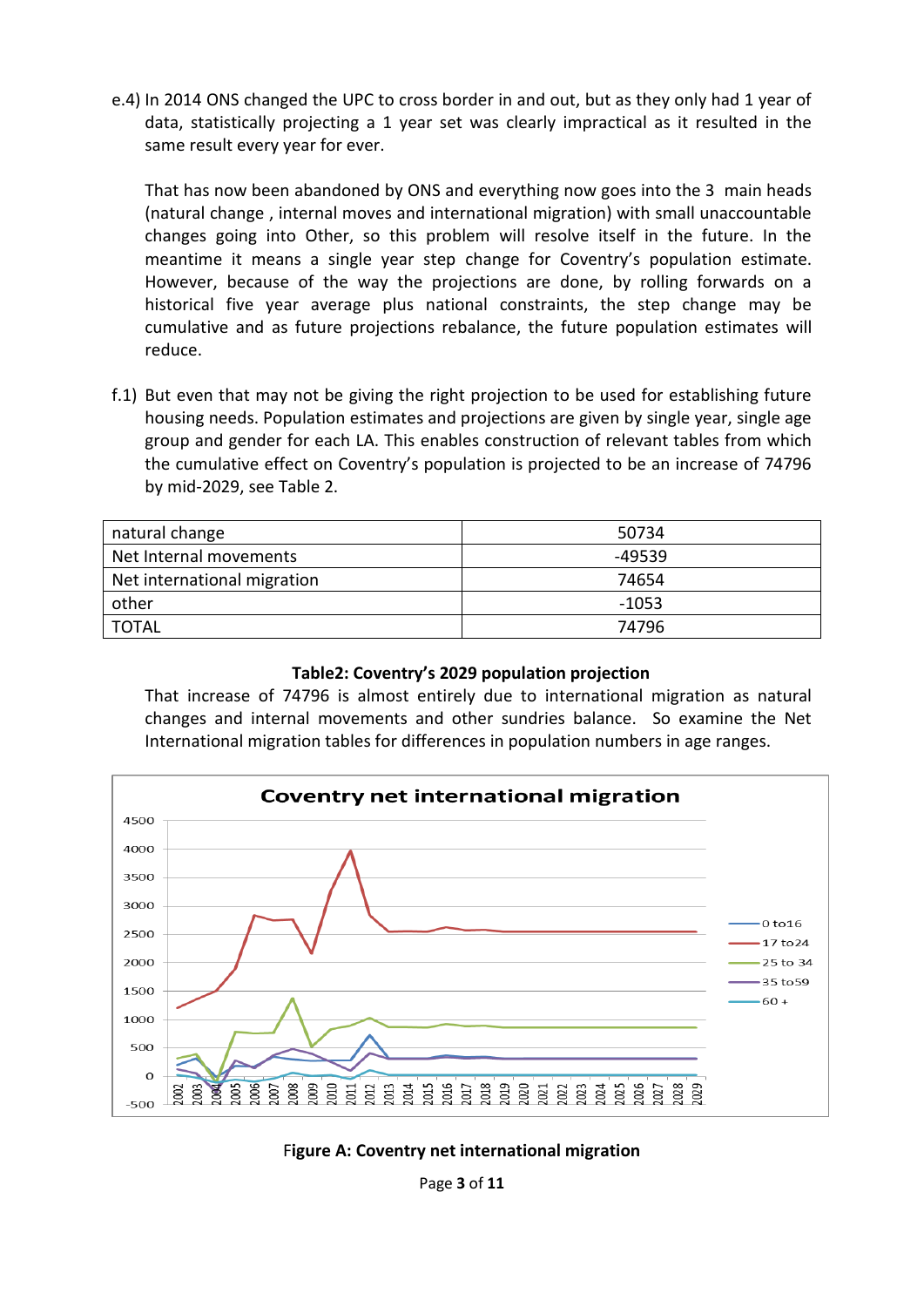- f.2) The graph in figure A shows Coventry's net international migration estimates from 2002 to 2029. The outstanding line is the 17 to 24 year age group (brown line) covering 8 age years, the smallest period length, but by far the largest numbers of people. This is the main student age group at Coventry and Warwick Universities, a large majority of whom reside in Coventry. Not all of that number will be students of course, but will be normal migrants relating more closely to the older and younger age groups.
- f.3) For this age group, In 2002 the net inflow was 1,202 and by 2004 it had risen to 1,504. It then rose steeply to 2006 when it was 2,837. When the financial problems started, it fell to 2,164 in 2009 but it then rose sharply to 3,974 in 2011. The last estimated year was mid-2012 when it had fallen to 2,547 and then the numbers are projected, using the last 6 years data to average forward. The line very quickly becomes a flat line by this method. There are few other parameters that can be applied as it is an unknown, independent and changing mobile group to gather data about, which may give a better estimate of change. Hence it cannot be considered as a very reliable indicator. The only thing that is fairly certain is that when students have graduated, only a limited number stay in the same vicinity as they get jobs befitting their qualification globally or move on to get higher qualifications in other institutions.
- f.4) The second largest group is the 25 to 34 year age group ( the green line) covering 10 years of age. Although covering a 10 year age group it is a much smaller group that in 2002 was 321. In 2004 it fell to a net outflow of 112 before bouncing back to the upper 700's in 2005 for 3 years, followed by a sharp rise to 1,375 in 2008. Following the pattern of the 17-24 group it fell sharply in 2009 to 519 then rose more gradually to 1029 in 2012. The projection from there falls to between 860 to 920 before taking up the flat line of 861 in 2019.
- f.5) The 0 to 16 age group (darker blue line) and the 35 to 59 (purple line) age groups are much smaller, less volatile, relate to each other indicating that the children relate to the older group (children would not normally emigrate on their own) so this looks like a normal pattern for families immigrating. The projections from 2013 indicate a stable flat line to the end of the plan period of somewhere between 310 and 350 for each group.
- f.6) The over 60's play very little part in the international migration numbers.
- g.1) From this analysis it is clear that the universities are successfully attracting large numbers of overseas students, 6,500 or so to Coventry University and they must be in the numbers somewhere. But these are not extra households every year as they are being currently shown in the projections. That is because it is only since 2005 that serious marketing overseas has increased the student uptake and this seems to be evident in the graphs. They require X number of places but as one student graduates and moves on, another takes the place, so it is only necessary to provide accommodation related to the number of students on courses not compound housing requirements on immigration numbers. When the increased uptake reaches its peak and graduates leave the course, they will have a variety of destinations and a large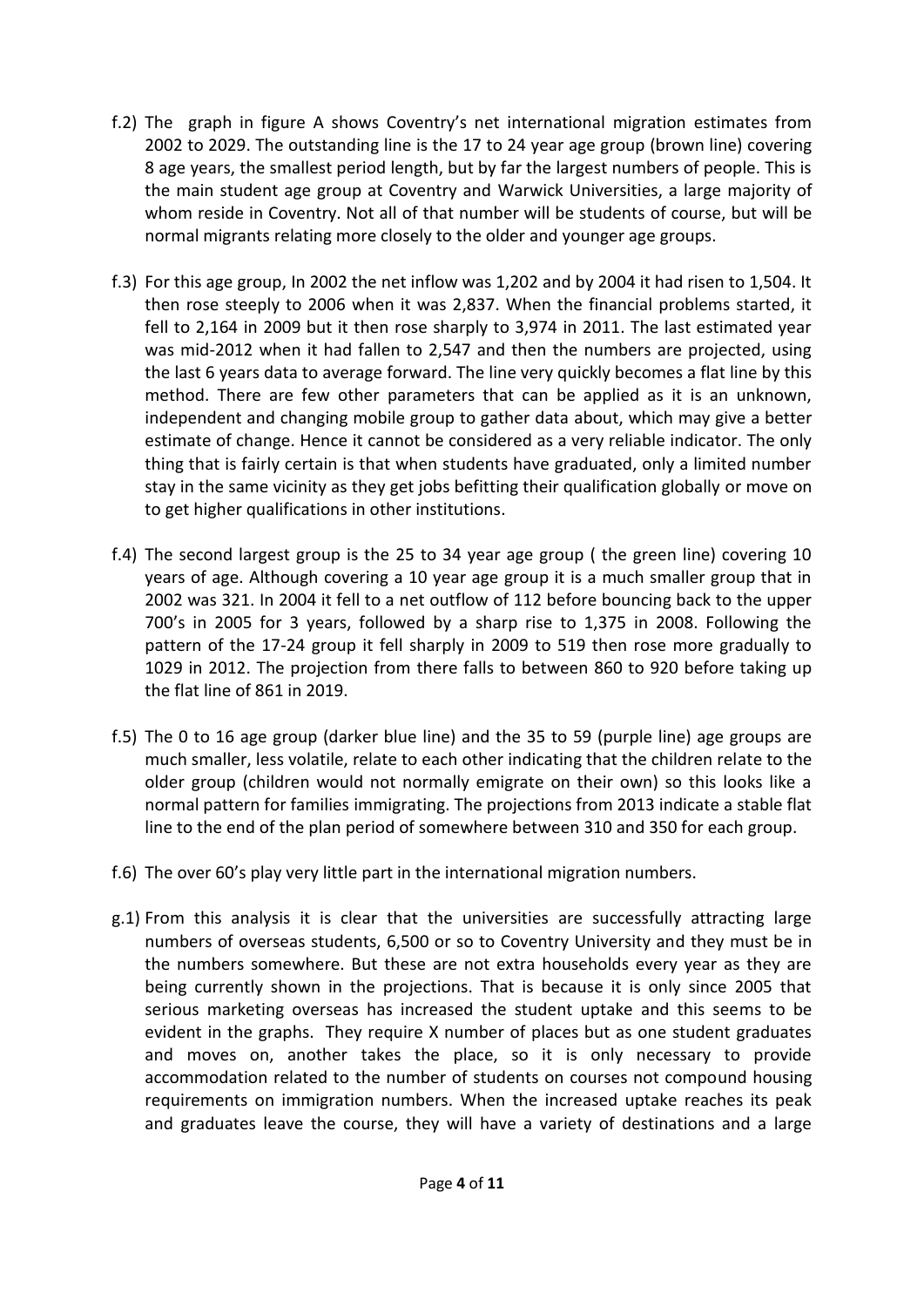number would be expected to become part of the immigration outflow so in time this will stabilise.

- g.2) In 2002, student age migrant outflow was 55% of the inflow, but by 2012 it had dropped to 25% because the inflow number had risen from 3,400 to 7,700 but the outflows had only risen from 1,800 to 2,800. Outflow numbers are not too reliable as students outflows are more 'invisible' than inflows as numbers are estimated on sample surveys not on measured data provided by the course registration process so they may in fact be higher.
- h) Members of the HMA have a Duty to Cooperate with each other. This is a 2 way process. It would be expected that Coventry would fully examine the SHMA high demand and determine whether or not it is attributable to the temporary student bulge. Further years of population estimates may be necessary, to be clear on the extent of this effect. In any event, the high number will not become a problem until much later in the programme if it occurs at all.
- i) Coventry indicates it can accommodate 16,500 dwellings or so in its urban boundary. That has to be its first line of supply. It also appears to be true that on the poorer parts of its green belt, it could take the numbers up to 23,000. Mid-2012 household projections currently take the requirement number up to about 34,000 but if the difference in students of 17 to 24 year olds coming and going reduces by only 2,000 a year from its current 4,000 a year, then over 17 years from 2012 to 2029, that will mean 34,000 fewer people will need to be housed.
- j) Then, the number of dwellings required by Coventry is reduced. Assuming, that students household size is 3.7 per dwelling, then, 34,000/3.7 = 9,190 fewer dwellings would be needed giving a total of 24,741 and Coventry could accommodate most of that number within its boundary with an incursion into its own green belt. As shown in Table 3.

| HOUSEHOLD PROJECTIONS IN HMA if temporary student bulge is removed |        |          |          |       |            |           |  |  |
|--------------------------------------------------------------------|--------|----------|----------|-------|------------|-----------|--|--|
|                                                                    |        |          |          | mid-  |            |           |  |  |
|                                                                    |        | mid-2012 |          | 2011  |            |           |  |  |
|                                                                    |        |          |          |       |            | %         |  |  |
|                                                                    | 2011   | 2029     | increase | 2029  | difference | change    |  |  |
| Coventry                                                           | 128447 | 153188   | 24741    | 21222 | 3519       | 16.58%    |  |  |
| North Warwickshire                                                 | 25862  | 28756    | 2894     | 2970  | $-76$      | $-2.56%$  |  |  |
| Nuneaton and Bedworth                                              | 52808  | 60640    | 7832     | 8892  | $-1060$    | $-11.92%$ |  |  |
| Rugby                                                              | 42089  | 50203    | 8114     | 11844 | $-3730$    | $-31.49%$ |  |  |
| Stratford-on-Avon                                                  | 52099  | 60311    | 8212     | 9684  | $-1472$    | $-15.20%$ |  |  |
| Warwick                                                            | 58714  | 69034    | 10320    | 12924 | $-2604$    | $-20.15%$ |  |  |
| <b>TOTAL</b>                                                       | 360019 | 422132   | 62113    | 67536 | $-5423$    | $-8.03%$  |  |  |

# **Table 3: household projections in the HMA without the temporary student bulge**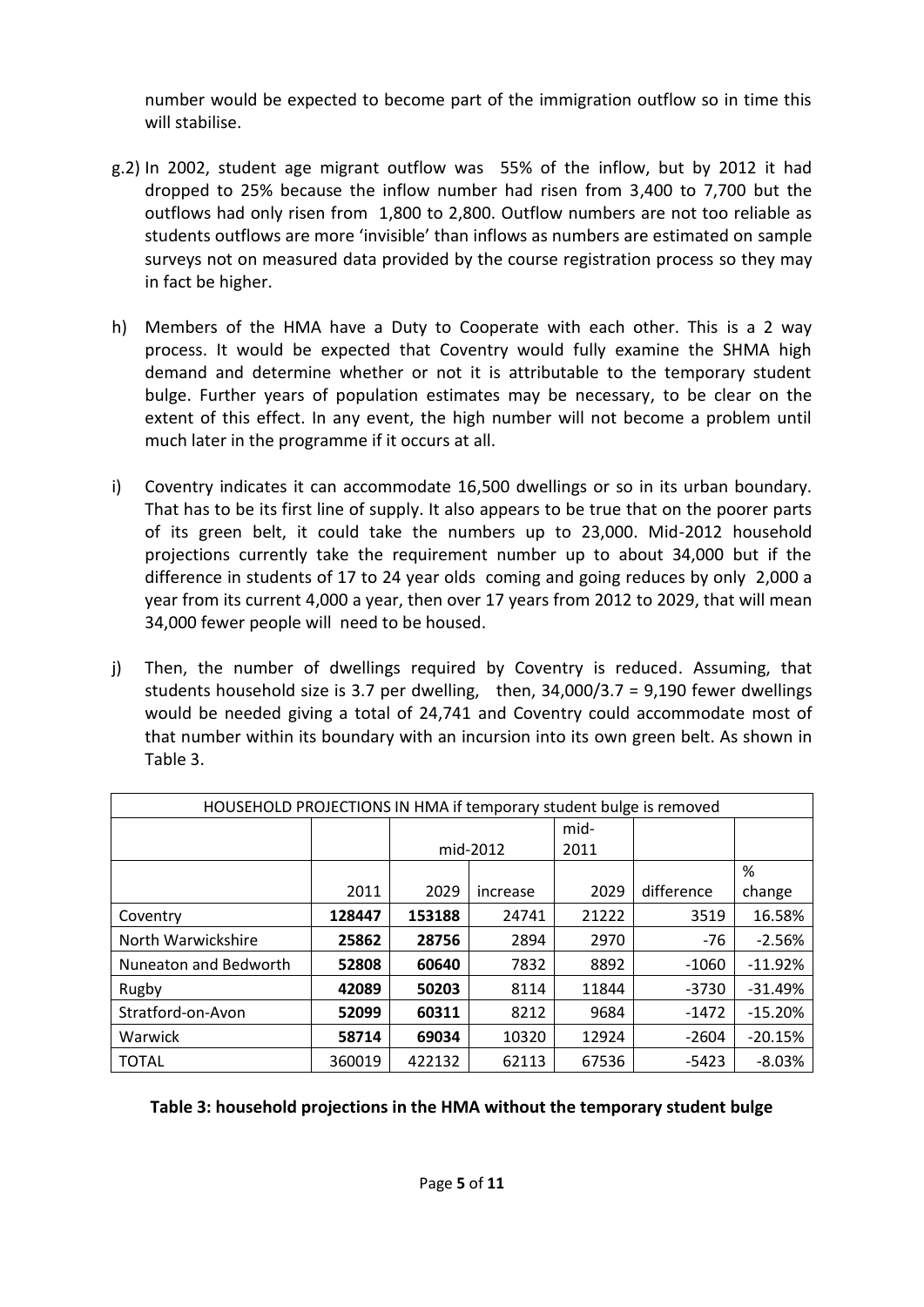Overall the HMA, the total requirement has reduced by 8.03% to the extent that if Coventry can use its green belt to increase its urban provision from 16,500 to 23,000 then it is only looking for 1,741 from its neighbours. Coincidentally or otherwise, that figure is very close the UPC figure that was applied to Coventry's household numbers between 2002 to 2012 of around 1,500 households.

- k.1) If the housing provided for Coventry is needed to provide the workforce for the anticipated jobs that will be provided, then it is better for the workforce to be located where the jobs are than using sites some 17 mile distant from Coventry in Warwick District. It would also be better financially for Coventry as the City Council would take the council tax and new homes bonus.
- k.2) If any housing should be found to be required to meet Coventry's need, then Warwick District is probably not the right place to put it. This is because the housing price differential between Coventry and Warwick is such that the people we are trying to provide for would find it unaffordable, or even unavailable because Warwick is a dormitory area with large numbers of people taking dwellings and commuting long distances for well paid jobs. As soon as they were built they would be occupied by others.

So there may be no need for Coventry to seek support from any of its neighbours. It would be wrong to take open countryside and best and most versatile agricultural land in the immediate future, 17 miles away from work opportunities, before it can be possibly known that it is required. It would be contrary to the Framework in environmental, social and even economic terms.

2) What do population and household projections indicate?

That we clearly need to make housing provision, but due to the mid 2012 reduced numbers and other factors that correlate to this trend, for Warwick district at least, those numbers may be high.

- 2.1 I would draw your attention to what has happened to the population size since 1/4/2011.
- 2.2 The ONS also produce population estimates annually, based on the best data sets available, such as doctors patient records. The **projections** say what may happen, whilst the **estimates** say what did happen.
- 2.3 For Warwick district, the population estimate in mid-2010 was 138,115 (after adjustments made to take account of the census 2011 results) and in mid-2013 it was 138,462. In 3 years the population grew by 347 people that is 115 per year.
- 2.4 Compare that with the 2011-based projections for mid-2013 that predicted 139,463. That is 1,001 people more than has actually happened. Now compare the mid-2012 projection for mid-2013 that was 138,811, which is 349 more than actually happened.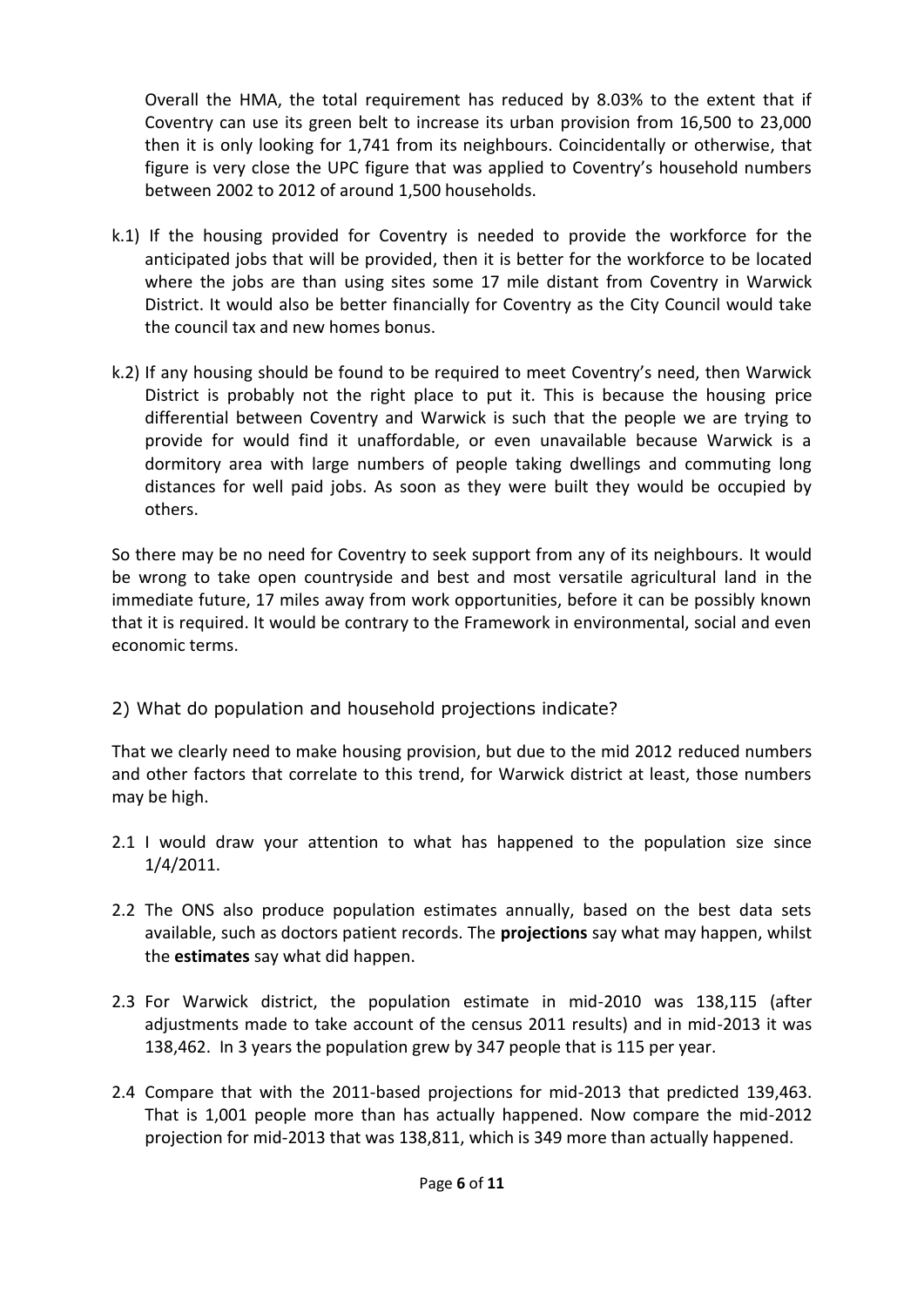2.5 During that period 584 dwellings were completed so it is unlikely that population growth was constrained by insufficient dwellings for 347 additional people. That shows that the mid-2012 population projections and related household projections of 10,320 needed by 2029 are not too low but are probably too high.

MY UPDATED PROJECTION

|                            | <b>ACTUAL ESTIMATES</b> |         |                 |         |             |             | <b>BASED ON 2013 ACTUAL</b> |         |                |  |
|----------------------------|-------------------------|---------|-----------------|---------|-------------|-------------|-----------------------------|---------|----------------|--|
|                            |                         |         | 2012 projection |         | 138640      | 138811      | 139404                      | 140195  | 141122         |  |
|                            | 2008                    | 2009    | 2010            | 2011    | 2012        | 2013        | 2014                        | 2015    | 2016           |  |
|                            | 136655                  | 137448  | 138189          | 138115  | 137736      | 138640      | 138462                      | 138750  | 138855         |  |
| Total                      |                         |         |                 |         |             |             |                             |         |                |  |
| changes                    | 793                     | 741     | $-74$           | $-379$  | 904         | $-178$      | 288                         | 105     | 109            |  |
| birth                      | 1527                    | 1577    | 1553            | 1546    | 1632        | 1,546       | 1,555                       | 1,556   | 1,564          |  |
| death                      | $-1192$                 | $-1182$ | $-1078$         | $-1120$ | $-1097$     | $-1,184$    | $-1132$                     | $-1122$ | $-1131$        |  |
| Uk in                      | 8411                    | 8396    | 7881            | 7577    | 8388        | 7,521       | 7953                        | 7864    | 7861           |  |
| Uk out                     | $-8478$                 | $-8008$ | $-8203$         | $-8319$ | $-8086$     | $-8,118$    | $-8147$                     | $-8175$ | $-8169$        |  |
| World in                   | 1251                    | 1090    | 924             | 1071    | 821         | 849         | 1001                        | 959     | 938            |  |
| world out                  | $-696$                  | $-1108$ | $-1140$         | $-1210$ | $-753$      | $-799$      | $-951$                      | $-994$  | $-974$         |  |
| special                    |                         |         |                 |         |             |             |                             |         |                |  |
| change                     | $-1$                    | $-2$    | $-16$           | 18      | $-1$        | $\mathbf 0$ | 0                           | 0       | 3              |  |
| <b>UPC</b>                 | $-27$                   | $-19$   | 6               | 58      | $\Omega$    | $\mathbf 0$ | 9                           | 15      | 16             |  |
| other                      | $-2$                    | $-3$    | $-1$            | 0       | $\mathbf 0$ | 7           | 1                           | 1       | $\overline{2}$ |  |
| Mid-year<br>to cf          | 137448                  | 138189  | 138115          | 137736  | 138640      | 138462      | 138750                      | 138855  | 138964         |  |
| cumulative increase<br>904 |                         |         |                 |         | 726         | 1014        | 1119                        | 1228    |                |  |
| <b>ANNUAL INCREASE</b>     |                         |         |                 |         |             | $-178$      | 288                         | 105     | 109            |  |

# **Table 4: Potential effect of population estimates on future projections.**

Using the SNPP projection method as far as is possible without their national moderation data, averaging forward from the 2013 estimated figures, then the next 3 years show a similar low growth.

*3)* How do the recently published 2012-based household projections affect the situation?

Substantially as set out above.

4) Does the Coventry and Warwickshire Joint SHMA 2013 and Addendum of 2014 provide a robust evidence base for OAN in the HMA and individual authorities?

What factors were taken into account and is the methodology appropriate? AND

5) What are the assumptions in terms of population change, migration, householdsize and household formation rates? Are these justified?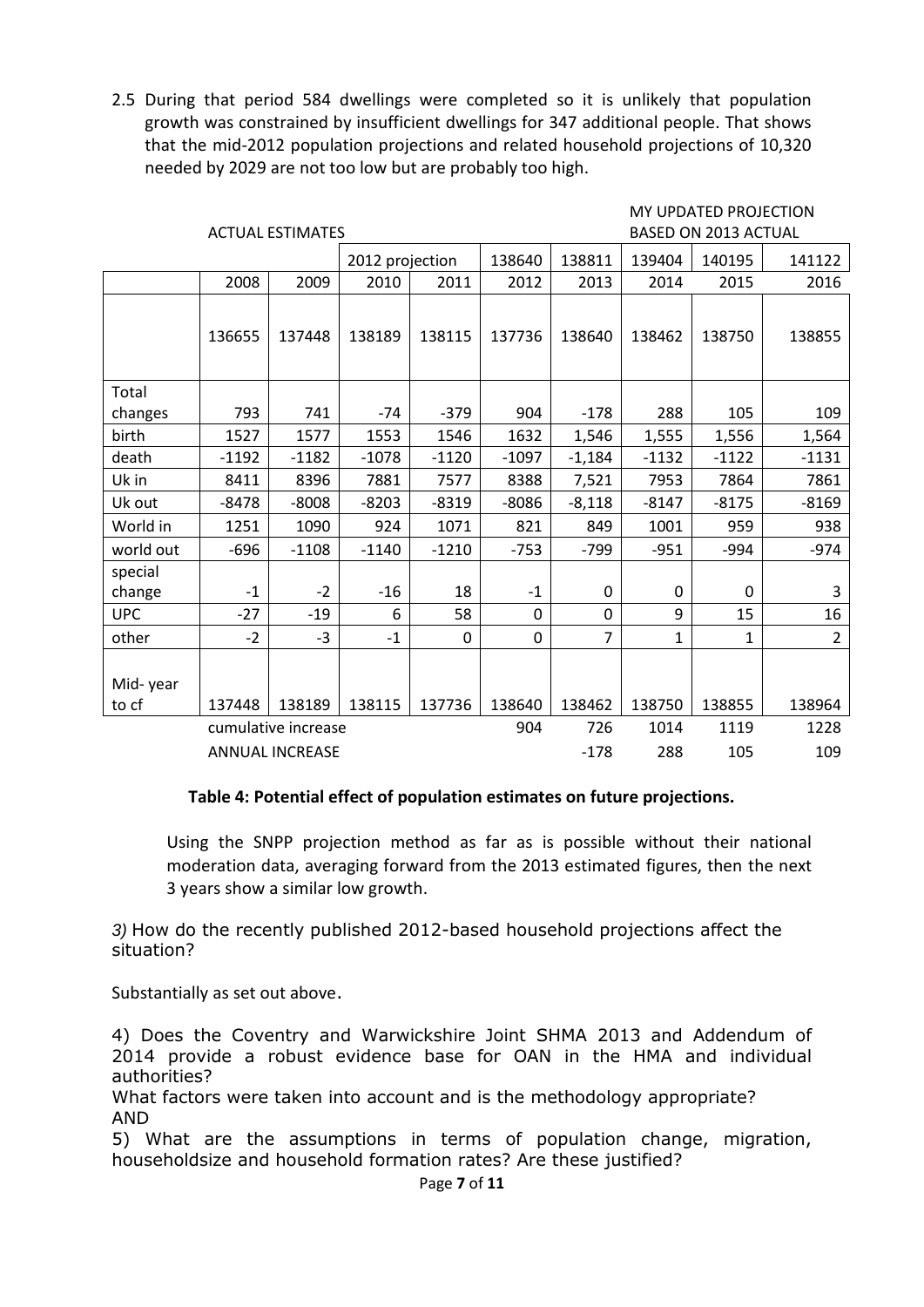The SHMA is not transparent and many of the conclusions are derived from a 'model'. There are assumptions on headship rates, that the document does say may or may not apply, but in that case, councils cannot judge, so take the worst case .

When I look at headship rates by household reference persons, I find that the loose definition used in the Joint SHMA of looking at 25 - 35 age group percentages are lower in 2011 than 2001, but I also find that the 24 and under age group is higher.

|        | <b>HOUSEHOLD REFERENCE PERSONS CENSUS COMPARISON</b> |       |        |                                           |        |              |                        |                    |
|--------|------------------------------------------------------|-------|--------|-------------------------------------------|--------|--------------|------------------------|--------------------|
| census | All categories: Age 24 and<br>Age                    | under |        | $ Age 25$ to 34 Age 35 to 49 Age 50 to 64 |        | Age 65 to 74 | Age 75 to<br><b>84</b> | Age 85<br>and over |
| 2001   | 53353                                                | 2032  | 8594   | 15333                                     | 13671  | 7311         | 4608                   | 1804               |
| 2011   | 58679                                                | 2587  | 8518   | 17420                                     | 14995  | 7064         | 5529                   | 2566               |
| 2001%  |                                                      | 3.81% | 16.11% | 28.74%                                    | 25.62% | 13.70%       | 8.64%                  | 3.38%              |
| 2011%  |                                                      | 4.41% | 14.52% | 29.69%                                    | 25.55% | 12.04%       | 9.42%                  | 4.37%              |

# **Table 5: HOUSEHOLD REFERENCE PERSONS CENSUS COMPARISON**

Given that household size has reduced in 2011 since 2001, and that in that decade the take up of University places increased substantially, leading to a greater number of later formation of relationships and families, it is more likely the formation of households, in the traditional sense, will occur in the later age ranges. Remember the ONS UPC explanation that said this post graduation group were difficult to keep track of, so the only reliable figures are those from the cenuses, estimates not being too dependable.

But it is more likely that household formation is about affordability given that 55% of the workforce in Warwick district were on incomes that would not support the current house prices. This is not a new phenomena, and households in the past were used to being multigenerational. Today there are expectations, not unreasonably, of a better provision, but the housing market price level has got out of step with income levels, partly because of the current method of housing delivery through the development market because the competitive element that keeps prices down has fallen into fewer hands and with the demise of interest rates, the property market has become a better investment and financial security opportunity.

6) How has the issue of unattributable population change been dealt with and is this justified?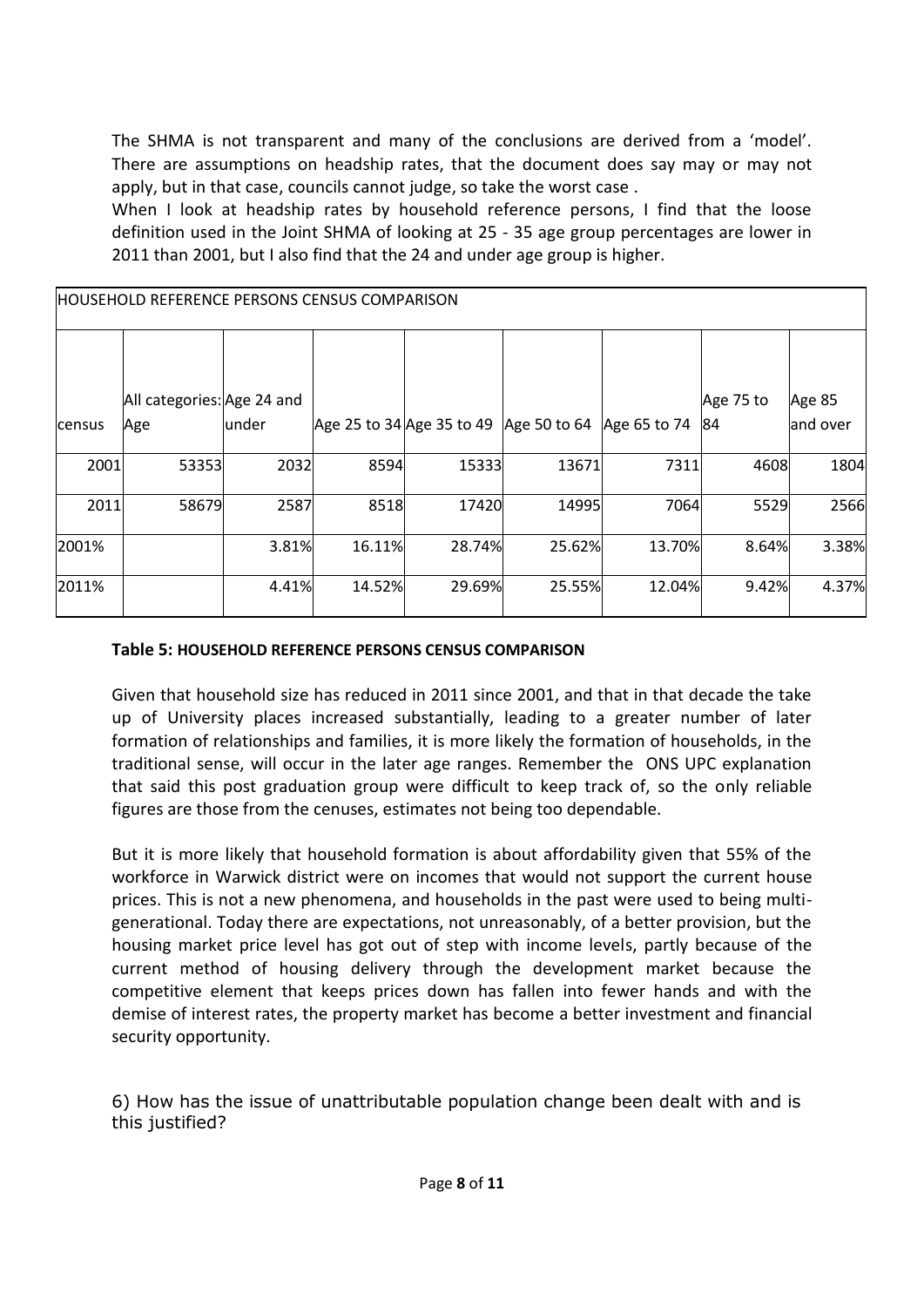Since not even ONS understand how it has come about, it is being avoided. It only affects Coventry numbers, but there it could be very material and student related. But ONS advise that in time it will work itself out.

7) What are the assumptions regarding economic/employment growth and are these justified?

# WARWICK DISTRICT: FUTURE EMPLOYMENT

- 3.1 a) Here again there is a lot of theory but very few facts. In 3.1 the PPG is quoted on the alignment of housing and jobs. It particularly points to the economically active population being related to the expected job growth otherwise unsustainable commuting patterns will occur. Simply put, housing should be located where jobs are.
- b) At the 2011 census, there were 69,608 economically active 16 to 74 year olds in Warwick District. They lived in 58,679 households. That is an average of 1.186 full time equivalent jobs per dwelling.
- c) If we build 10,320 dwellings then we will need 12,240 fte jobs more within the district, or 679 jobs per annum over 18 years.
- d) The GL Hearn 2012-based SNPP projections & Economic forecast dated September 2014 says in para 3.12 that Experian forecast economic growth to 2031 of 10,300 jobs for Warwick. This is 9,270 fte jobs in the 18 year programme.
- e) Therefore, on the same basis this will only require  $9270/1.186$  dwellings = 7.816 dwellings to support the expected economic growth.
- f) In addition to that, 19,284 ( or 27.7%) of the currently available jobs are part time  $-$ 10.33% being for less than 15 hours per week and 17.38% for 16 to 30 hours per week. An unspecified number of people in full time as well as in part time employment are under employed in skills or hours available to work. This is generally accepted that a 1% annual growth can be taken up the existing workforce.
- g) It would therefore appear that the number of dwellings being promoted will not be matched by the expected job forecast without commuting to other areas thus expanding the district's dormitory character. This is counter to the NPPF requirement for CO2 emission reduction.
- h) The critical issue is employers. We can provide the land for employment, the houses for an increased workforce, but without employers, there will just be underemployment. Part of the reason for the current outflow to other parts of the UK could be better job prospects elsewhere. No one seems to have produced a plan to attract employment, although there are opportunities in the automotive industry, mainly in Coventry and to the north in Ansty. But this is not on the scale required to support this level of housing growth.
- g) Within Warwick district there a considerable number of empty or underused employment sites. It is part of the reason for the considerable number of new dwellings which is occurring from permitted development of offices to residential.

8) How have market signals and affordable housing needs been taken into account?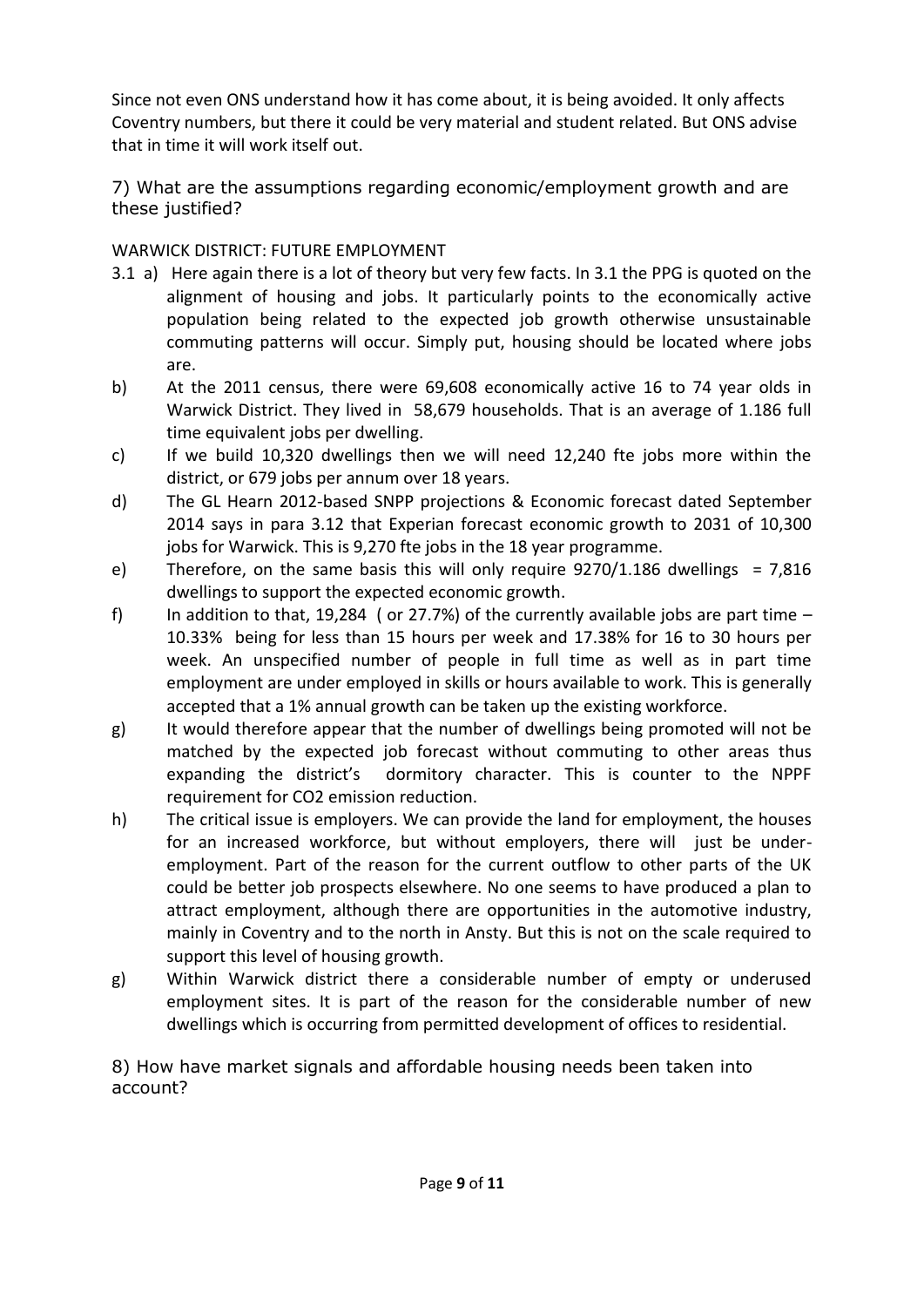Developers seem to build to control the market price. They certainly don't build very fast, commonly said to be only possible at 50 per year. As an architect I can advise you that if I were to build at that rate I would not be doing so for very long.

Affordable housing targets are being met. To date 2,221 affordable homes have been granted planning permission since  $1<sup>st</sup>$  April 2011 and of these I have recorded at least 365 completions. The emerging local plan contains a total of 3,439 affordable homes. This is in excess of the assessed need of about 3,000 which is about 50 :50 split between need and suitability.

9) What effect have all of these factors had on the figures for OAN in individual authorities and the HMA as a whole? i.e. how have household/population projections been adjusted?

See other questions that answer this one

10) Will there be unmet needs? Specifically what is the situation in Coventry?

See answer to question 1 section f.

11) Will these needs be met elsewhere in the HMA? Is this clear?

See answer to question 1 section f.

12) What is the approach of the authorities in the HMA to addressing this issue? What additional work needs to be undertaken and over what timescale?

13) Is the approach of the Local Plan to this issue (in particular Policy DS20) appropriate? What are the implications of this approach in terms of soundness?

14) What is the specific basis for the figure for OAN in Warwick District? Is it justified and appropriate?

Warwick have, from about  $1<sup>st</sup>$  April recognised the DCLG projections at 573 per annum but have uprated that to 660. This is probably more than we need because

- a) in the first 3 years of the programme, population change has been much lower than forecast, see answer to question 2
- b) the reasons for increasing the number from 573 to 660, roughly in line with the JSHMA, for the reasons stated above, it is not clear that those reasons are robust enough to overbuild at the expense of other parts of the Framework. It must be recognised that 80% of Warwick District is in green belt to constrain Coventry's growth, but here we have ONS statistical projections trying to make Coventry grow by over 26% without regard to its ability to do so.
- c) Proper demographic trend analysis indicates that population growth will not be as great as is still being said in the mid 2012 projections. ONS say that their projections are only dependable for 2 years and after 5 years they are only reliable if nothing changes that may affect population size. If plans are reviewed on a 5 year cycle, and